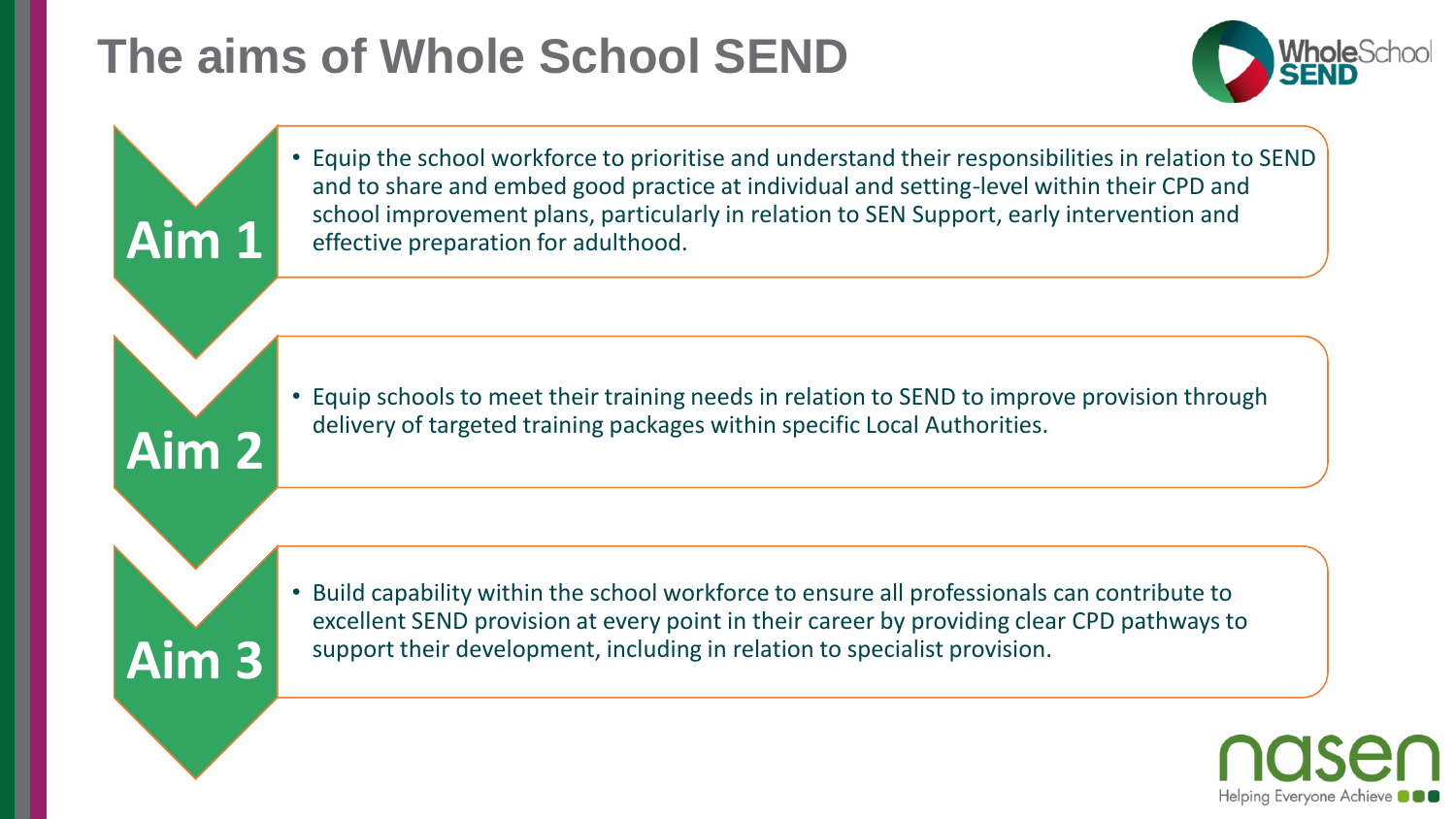### **2021-22 contract: sector-led improvement**



'A core online offer of sector-led improvement activities delivered through the school-based Regional SEND Team that helps foster a culture of reflection, challenge and support between peers and across the sector, particularly in relation to SEN Support, early intervention and effective preparation for adulthood.'

#### 1b(1): Professional development groups 1b(2): Special schools

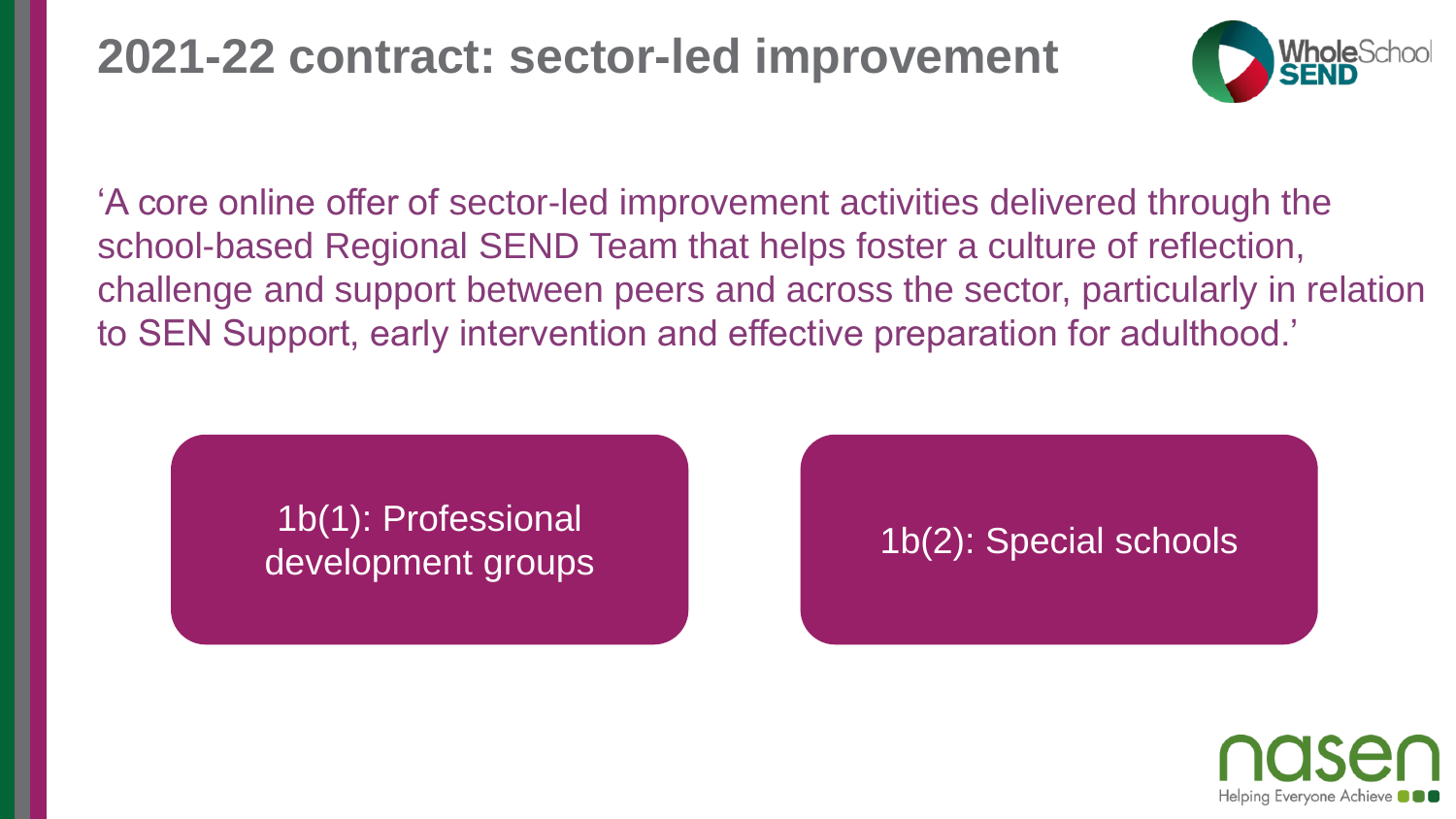# **Sector-led improvement: special schools**



Helping Everyone Achieve

'Drive performance in special schools by building relationships with existing special school networks and bringing these into the WSS member community to facilitate the sharing of effective practice across the specialist sector and to mainstream settings.'

Widen access of as many special schools as possible to outputs of specialist groups, DfE, WSS etc

Share live priorities and concerns of specialist sector with DfE, to inform national policy

Widen access of mainstream schools to expertise and experience of special schools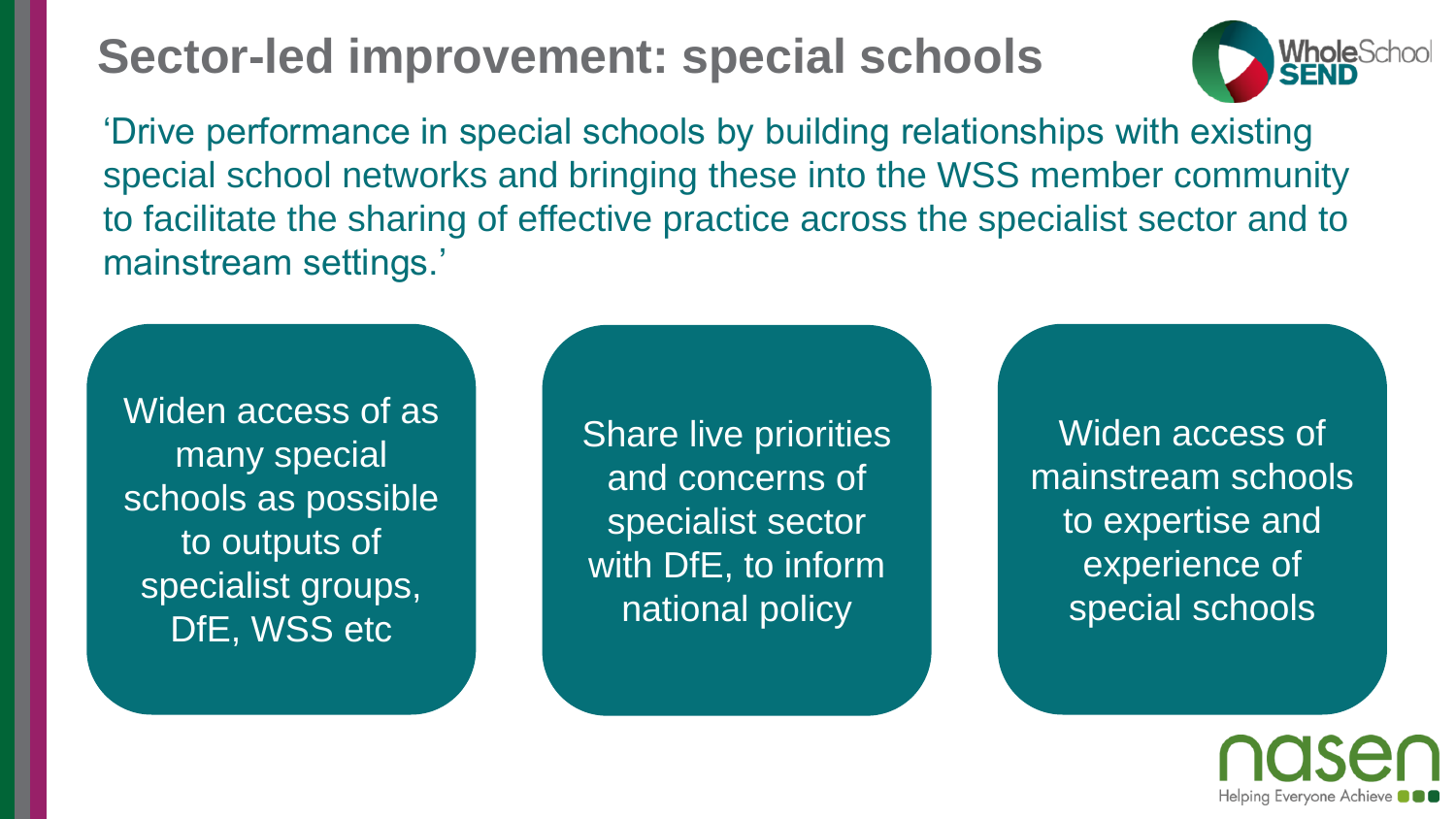# **Sector-led improvement: special schools**



Facilitate sector-led sharing of effective practice between special schools and between specialist and mainstream settings to drive performance:

- a) share outputs and effective practice from the national SEND Reference Group with special school networks not currently engaged in WSS to build/develop these relationships and increase the representation of a diverse range of special schools within the WSS member community
- b) encourage and facilitate special schools to engage, share their views and discuss practice within this national, sustainable SEND community, including on themes such as adaptations to the national curriculum and embedding preparation for adulthood provision at an early stage, and key learning for mainstream settings
- c) share outputs from special schools which evidence good practice, for example through case studies, talking heads videos and blogs, across the WSS community
- d) share mini-briefings with DfE regarding sector priorities